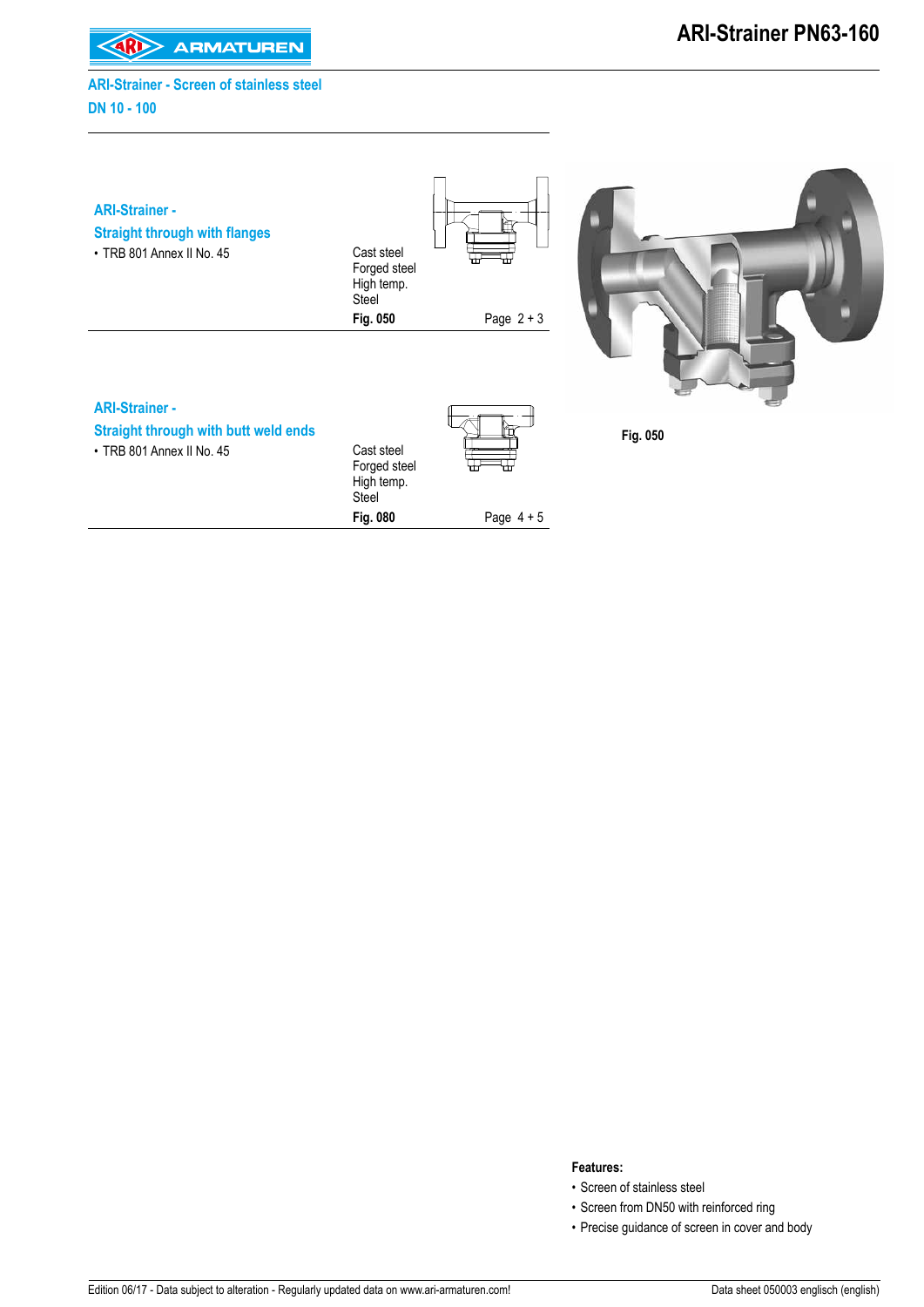## **ARI-Strainer 050 PN63-160 / DN10-50**

#### **Strainer - straight through with flanges (Forged steel, High temperature steel)**



| <b>Figure</b> | <b>Nominal pressure</b> | <b>Material</b> | <b>Nominal diameter</b>                   |
|---------------|-------------------------|-----------------|-------------------------------------------|
| 48.05040      | PN63-160                | 1.0460          | DN10-40                                   |
| 46.05040      | <b>PN63</b>             | 1.0460          | <b>DN50</b>                               |
| 48.05040      | PN100-160               | 1.0460          | <b>DN50</b>                               |
|               |                         |                 |                                           |
| 88.05081      | PN63-160                | 1.7335          | DN10-40                                   |
| 86.05081      | <b>PN63</b>             | 1.7335          | <b>DN50</b>                               |
| 88.05081      | PN100-160               | 1.7335          | <b>DN50</b>                               |
|               |                         |                 |                                           |
|               |                         |                 | Larger nominal diameters refer to page 3. |

| Parts          |               |                    |                                              |                   |  |  |
|----------------|---------------|--------------------|----------------------------------------------|-------------------|--|--|
| Pos.           | Sp.p.         | <b>Description</b> | Fig. 46./48.05040                            | Fig. 86./88.05081 |  |  |
|                |               | Body               | P250 GH, 1.0460                              | 13CrMo4-5, 1.7335 |  |  |
| $\overline{2}$ |               | Cover              | P250 GH, 1.0460                              | 13CrMo4-5, 1.7335 |  |  |
| 3              | X             | Screen             | X6CrNiMoTi17-12-2, 1.4571                    |                   |  |  |
| 4              |               | Stud               | 21CrMoV 5-7, 1.7709                          |                   |  |  |
| 5              |               | Hexagon nut        | 21CrMoV 5-7, 1.7709                          |                   |  |  |
| 6              | X             | Gasket             | Pure graphite (CrNi laminated with graphite) |                   |  |  |
|                | L Spare parts |                    |                                              |                   |  |  |

| <b>DN</b>                                                                    |                                                                    |                     | 10   | 15             | 20   | 25   | 32    | 40                                         | 50    |
|------------------------------------------------------------------------------|--------------------------------------------------------------------|---------------------|------|----------------|------|------|-------|--------------------------------------------|-------|
|                                                                              | Face-to-face dimension FTF series 2 acc. to DIN EN 558             |                     |      |                |      |      |       | Standard-flange dimensions refer to page 6 |       |
| L                                                                            |                                                                    | (mm)                | 210  | 210            | 230  | 230  | 260   | 260                                        | 300   |
| <b>Dimensions</b>                                                            |                                                                    |                     |      |                |      |      |       |                                            |       |
| Η                                                                            |                                                                    | (mm)                | 105  | 105            | 105  | 105  | 145   | 145                                        | 160   |
| H1                                                                           |                                                                    | (mm)                | 150  | 150            | 150  | 150  | 200   | 200                                        | 220   |
|                                                                              |                                                                    | (mm)                | 56   | 56             | 56   | 56   | 68    | 68                                         | 70    |
| Ød1                                                                          |                                                                    | (mm)                | 31   | 31             | 31   | 31   | 46    | 46                                         | 56    |
|                                                                              | Mesh width                                                         | (mm)                |      |                |      |      |       |                                            |       |
| Standard screen                                                              | Kys-value                                                          | (m <sup>3</sup> /h) | 3,30 | 6,00           | 7,70 | 8,30 | 21,10 | 23,40                                      | 30,70 |
|                                                                              | Zeta-value                                                         | --                  | 1,47 | 2.25           | 4,32 | 9,07 | 3,77  | 7,48                                       | 10,61 |
|                                                                              | Mesh width                                                         | (mm)                | 0,25 | 0,25           | 0,25 | 0,25 | 0.25  | 0,25                                       | 0,25  |
| Fine screen                                                                  | Kvs-value                                                          | (m <sup>3</sup> /h) | 3,30 | 6,00           | 7,70 | 8,30 | 21,00 | 21,60                                      | 24,30 |
|                                                                              | Zeta-value                                                         | --                  | 1,47 | 2,25           | 4,32 | 9,07 | 3,80  | 8,78                                       | 16,94 |
| Ratio of the free screen surface area to the area of the<br>nominal diameter |                                                                    |                     | 30   | 13             | 8    | 5    | 5     | 3                                          | 2,7   |
|                                                                              | Zeta-value  range of tolerance for Kvs-values acc. to VDI/VDE 2173 |                     |      |                |      |      |       |                                            |       |
| Weights                                                                      |                                                                    |                     |      |                |      |      |       |                                            |       |
| 46./86.050                                                                   |                                                                    | (kg)                | --   | --             | --   | --   | --    | --                                         | 23,3  |
| 48./88.050                                                                   |                                                                    | (kg)                | 6,8  | $\overline{7}$ | 8,6  | 9,6  | 16    | 18                                         | 23,5  |
|                                                                              |                                                                    |                     |      |                |      |      |       | Larger nominal diameters refer to page 3.  |       |

Information / restriction of technical rules need to be observed!

Operating and installation instructions can be downloaded at www.ari-armaturen.com.

A production permission acc. to TRB 801 No. 45 is available

The engineer, designing a system or a plant, is responsible for the selection of the correct valve.

Resistance and fitness must be verified, contact manufacturer for information (refer to Product overview and Resistance list)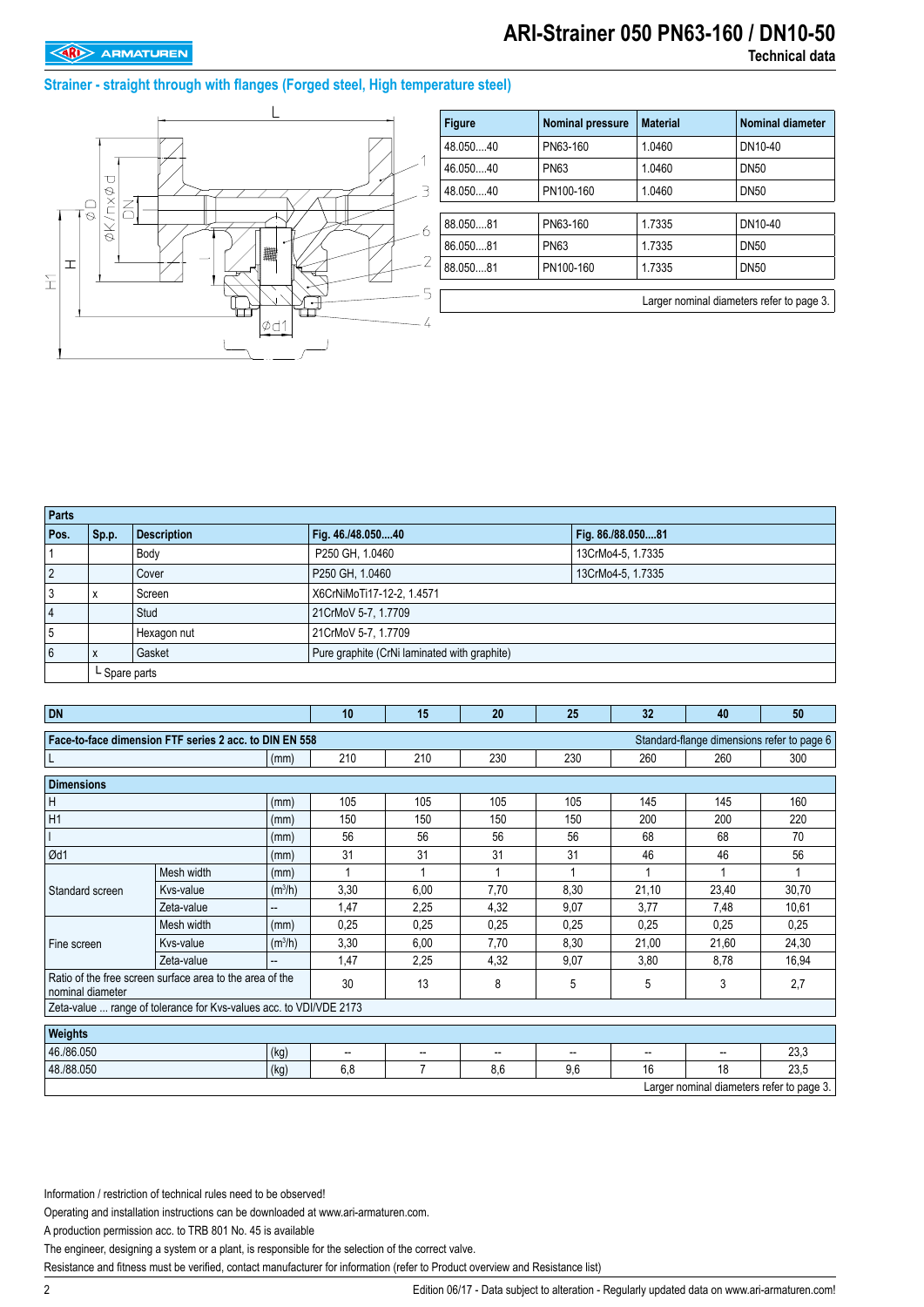### **ARI-Strainer 050 PN63-160 / DN65-100 Technical data**

#### **Strainer - straight through with flanges (Cast steel, High temperature cast steel)**



| <b>Figure</b> | <b>Nominal pressure</b> | <b>Material</b> | <b>Nominal diameter</b> |
|---------------|-------------------------|-----------------|-------------------------|
| 36.05030      | <b>PN63</b>             | $1.0619 + N$    | DN65-100                |
| 37.05030      | PN100                   | $1.0619 + N$    | DN65-100                |
| 38.05030      | <b>PN160</b>            | $1.0619 + N$    | DN65-100                |
|               |                         |                 |                         |
| 86.05089      | <b>PN63</b>             | 1.7357          | DN65-100                |
| 87.05089      | PN100                   | 1.7357          | DN65-100                |
| 88.05089      | <b>PN160</b>            | 1.7357          | DN65-100                |
|               |                         |                 |                         |

Smaller nominal diameters refer to page 2.

| Parts      |               |                    |                                    |                       |  |  |
|------------|---------------|--------------------|------------------------------------|-----------------------|--|--|
| Pos.       | Sp.p.         | <b>Description</b> | Fig. 36./37./38.05030              | Fig. 86./87./88.05089 |  |  |
|            |               | Body               | GP240GH+N, 1.0619+N                | G17CrMo5-5, 1.7357    |  |  |
| $\sqrt{2}$ |               | Cover              | P265GH, 1.0425                     | 13CrMo4-5, 1.7335     |  |  |
| . 3        | x             | Screen             | X6CrNiMoTi17-12-2, 1.4571          |                       |  |  |
| $\vert$ 4  |               | Stud               | 21CrMoV 5-7, 1.7709                |                       |  |  |
| 5          |               | Hexagon nut        | 21CrMoV 5-7, 1.7709                |                       |  |  |
| 6          | X             | Gasket             | Pure graphite (with Cr-Ni-grooved) |                       |  |  |
|            | L Spare parts |                    |                                    |                       |  |  |

| <b>DN</b>                                                                                            |                                                                    |                          | 65   | 80   | 100                                        |  |  |
|------------------------------------------------------------------------------------------------------|--------------------------------------------------------------------|--------------------------|------|------|--------------------------------------------|--|--|
| Standard-flange dimensions refer to page 6<br>Face-to-face dimension FTF series 2 acc. to DIN EN 558 |                                                                    |                          |      |      |                                            |  |  |
|                                                                                                      |                                                                    | (mm)                     | 340  | 380  | 430                                        |  |  |
| <b>Dimensions</b>                                                                                    |                                                                    |                          |      |      |                                            |  |  |
| Η                                                                                                    |                                                                    | (mm)                     | 207  | 217  | 235                                        |  |  |
| H1                                                                                                   |                                                                    | (mm)                     | 300  | 327  | 354                                        |  |  |
|                                                                                                      |                                                                    | (mm)                     | 130  | 144  | 158                                        |  |  |
| Ød1                                                                                                  |                                                                    | (mm)                     | 72   | 88   | 108                                        |  |  |
|                                                                                                      | Mesh width                                                         | (mm)                     | 1,25 | 1,25 | 1,6                                        |  |  |
| Standard screen<br>with supporting basket                                                            | Kvs-value                                                          | (m <sup>3</sup> /h)      | 71,0 | 101  | 151                                        |  |  |
|                                                                                                      | Zeta-value                                                         | $\overline{\phantom{a}}$ | 5,67 | 6,38 | 7,03                                       |  |  |
|                                                                                                      | Mesh width                                                         | (mm)                     | 0,25 | 0,25 | 0,25                                       |  |  |
| Fine screen<br>with supporting basket                                                                | Kvs-value                                                          | (m <sup>3</sup> /h)      | 69,1 | 98,2 | 147                                        |  |  |
|                                                                                                      | Zeta-value                                                         | --                       | 6,0  | 6,8  | 7,4                                        |  |  |
| nominal diameter                                                                                     | Ratio of the free screen surface area to the area of the           |                          | 2,0  | 1,8  | 1,3                                        |  |  |
|                                                                                                      | Zeta-value  range of tolerance for Kvs-values acc. to VDI/VDE 2173 |                          |      |      |                                            |  |  |
| Weights                                                                                              |                                                                    |                          |      |      |                                            |  |  |
| 36./86.050<br>(kg)                                                                                   |                                                                    | 38                       | 56   | 77   |                                            |  |  |
| 37./38.050<br>(kg)<br>87./88.050                                                                     |                                                                    | 48                       | 68   | 93   |                                            |  |  |
|                                                                                                      |                                                                    |                          |      |      | Smaller nominal diameters refer to page 2. |  |  |

Information / restriction of technical rules need to be observed!

Operating and installation instructions can be downloaded at www.ari-armaturen.com.

A production permission acc. to TRB 801 No. 45 is available

The engineer, designing a system or a plant, is responsible for the selection of the correct valve.

Resistance and fitness must be verified, contact manufacturer for information (refer to Product overview and Resistance list)

Edition 06/17 - Data subject to alteration - Regularly updated data on www.ari-armaturen.com!<br>3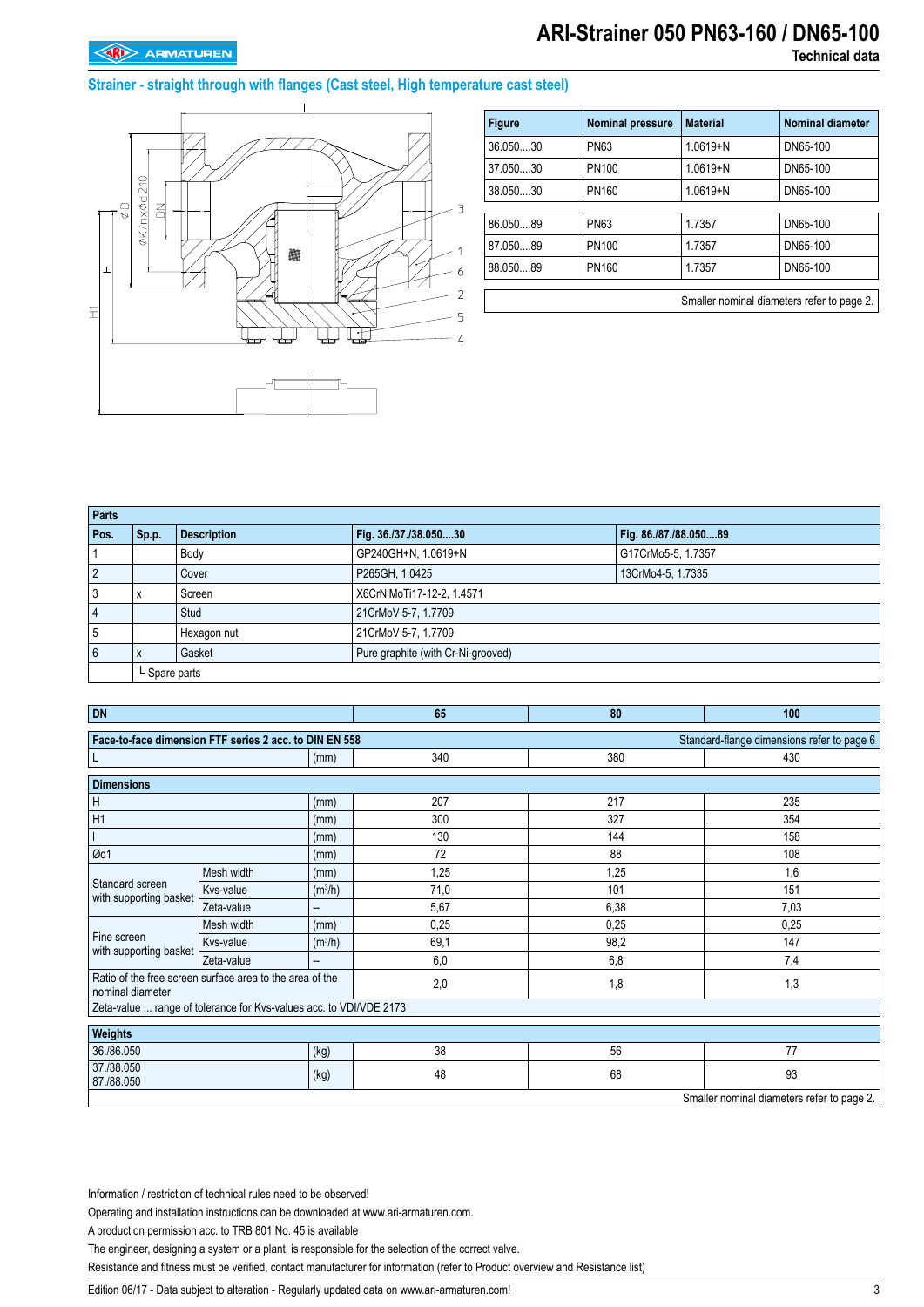## **ARI-Strainer 080 PN63-160 / DN10-50**

#### **Strainer - straight through with butt weld ends (Forged steel, High temperature steel)**



| <b>Figure</b> | <b>Nominal pressure</b> | <b>Material</b> | <b>Nominal diameter</b>                   |
|---------------|-------------------------|-----------------|-------------------------------------------|
| 46.08040      | <b>PN63</b>             | 1.0460          | DN10-50                                   |
| 47.08040      | PN100                   | 1.0460          | DN10-50                                   |
| 48.08040      | PN160                   | 1.0460          | DN10-50                                   |
|               |                         |                 |                                           |
| 86.080.81     | <b>PN63</b>             | 1.7335          | DN10-50                                   |
| 87.080.81     | PN100                   | 1.7335          | DN10-50                                   |
| 88.08081      | PN160                   | 1.7335          | DN10-50                                   |
|               |                         |                 |                                           |
|               |                         |                 | Larger nominal diameters refer to page 5. |
|               |                         |                 |                                           |

**Butt weld ends according to DIN EN 12627 (refer to page 6)**

| Parts |               |                    |                                              |                       |  |  |
|-------|---------------|--------------------|----------------------------------------------|-----------------------|--|--|
| Pos.  | Sp.p.         | <b>Description</b> | Fig. 46./47./48.08040                        | Fig. 86./87./88.08081 |  |  |
|       |               | Body               | P250 GH, 1.0460                              | 13CrMo4-5, 1.7335     |  |  |
|       |               | Cover              | P250 GH, 1.0460                              | 13CrMo4-5, 1.7335     |  |  |
|       |               | Screen             | X6CrNiMoTi17-12-2, 1.4571                    |                       |  |  |
|       |               | Stud               | 21CrMoV 5-7, 1.7709                          |                       |  |  |
|       |               | Hexagon nut        | 21CrMoV 5-7, 1.7709                          |                       |  |  |
| 6     |               | Gasket             | Pure graphite (CrNi laminated with graphite) |                       |  |  |
|       | L Spare parts |                    |                                              |                       |  |  |

| <b>DN</b>                                                                    |                                                           |                     | 10   | 15   | 20   | 25   | 32    | 40                                        | 50    |
|------------------------------------------------------------------------------|-----------------------------------------------------------|---------------------|------|------|------|------|-------|-------------------------------------------|-------|
|                                                                              | Face-to-face dimension ETE series 65 acc. to DIN EN 12982 |                     |      |      |      |      |       |                                           |       |
|                                                                              |                                                           | (mm)                | 150  | 150  | 150  | 160  | 180   | 210                                       | 250   |
| <b>Dimensions</b>                                                            |                                                           |                     |      |      |      |      |       |                                           |       |
| Н                                                                            |                                                           | (mm)                | 105  | 105  | 105  | 105  | 145   | 145                                       | 160   |
| H1                                                                           |                                                           | (mm)                | 150  | 150  | 150  | 150  | 200   | 200                                       | 220   |
|                                                                              |                                                           | (mm)                | 56   | 56   | 56   | 56   | 68    | 68                                        | 70    |
| Ød1                                                                          |                                                           | (mm)                | 31   | 31   | 31   | 31   | 46    | 46                                        | 56    |
|                                                                              | Mesh width                                                | (mm)                |      |      |      |      |       | 1                                         |       |
| Standard screen                                                              | Kys-value                                                 | (m <sup>3</sup> /h) | 3,30 | 6,00 | 7,70 | 8,30 | 21,10 | 23,40                                     | 30,70 |
|                                                                              | Zeta-value                                                | --                  | 1,47 | 2,25 | 4,32 | 9,07 | 3,77  | 7,48                                      | 10,61 |
|                                                                              | Mesh width                                                | (mm)                | 0,25 | 0,25 | 0,25 | 0,25 | 0,25  | 0,25                                      | 0,25  |
| Fine screen                                                                  | Kys-value                                                 | (m <sup>3</sup> /h) | 3,30 | 6,00 | 7,70 | 8,30 | 21,00 | 21,60                                     | 24,30 |
|                                                                              | Zeta-value                                                | --                  | 1,47 | 2,25 | 4,32 | 9,07 | 3,80  | 8,78                                      | 16,94 |
| Ratio of the free screen surface area to the area of the<br>nominal diameter |                                                           |                     | 30   | 13   | 8    | 5    | 5     | 3                                         | 2,7   |
| Zeta-value  range of tolerance for Kvs-values acc. to VDI/VDE 2173           |                                                           |                     |      |      |      |      |       |                                           |       |
| Weights                                                                      |                                                           |                     |      |      |      |      |       |                                           |       |
| 46./47./48.080<br>(kg)<br>86./87./88.080                                     |                                                           |                     | 4,6  | 4,6  | 4,6  | 4,7  | 10,2  | 10,2                                      | 12,7  |
|                                                                              |                                                           |                     |      |      |      |      |       | Larger nominal diameters refer to page 5. |       |

Information / restriction of technical rules need to be observed!

Operating and installation instructions can be downloaded at www.ari-armaturen.com.

A production permission acc. to TRB 801 No. 45 is available

The engineer, designing a system or a plant, is responsible for the selection of the correct valve.

Resistance and fitness must be verified, contact manufacturer for information (refer to Product overview and Resistance list)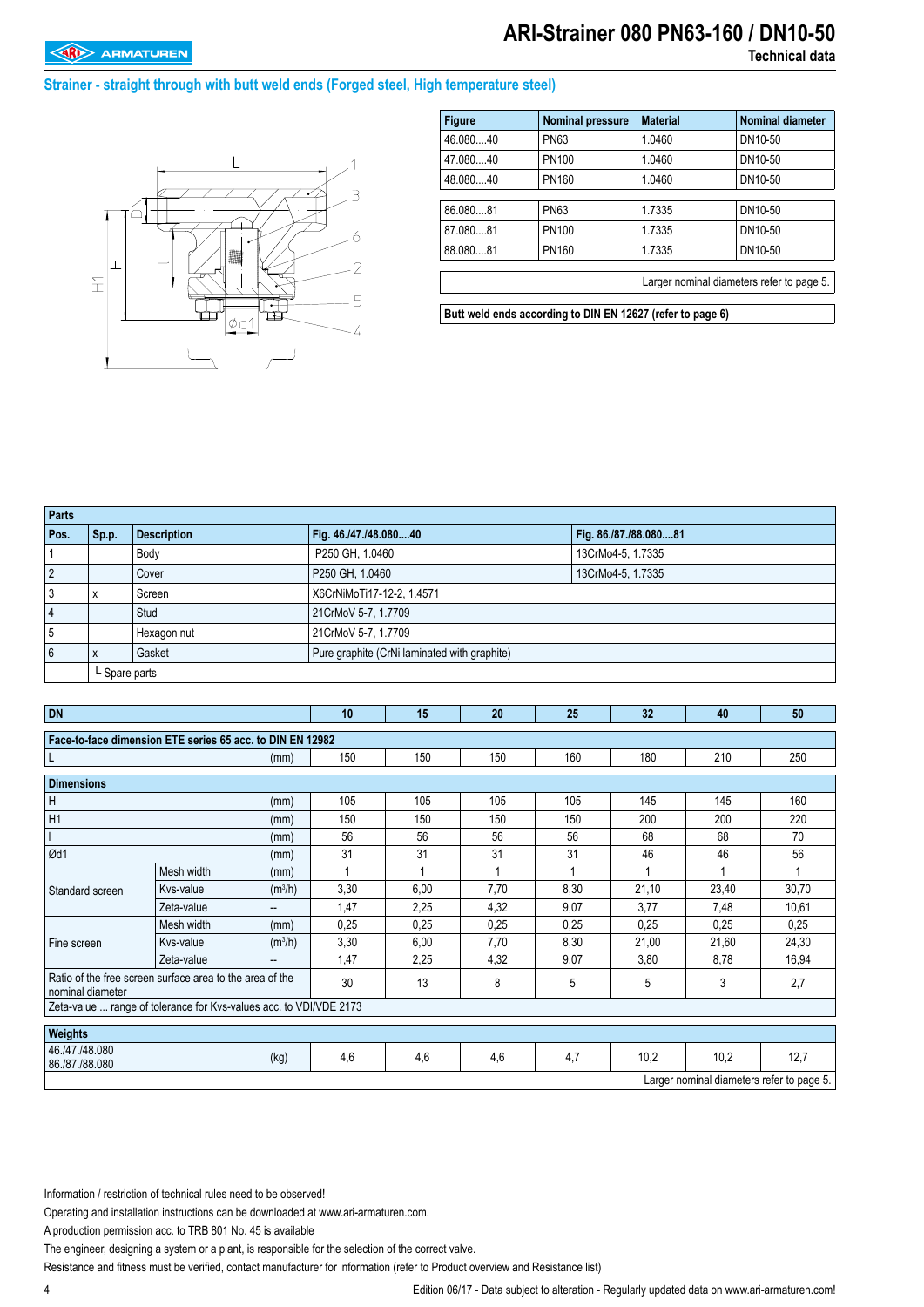# **ARI-Strainer 080 PN63-160 / DN65-100**

#### **Strainer in Durchgangsform with butt weld ends (Cast steel, High temperature cast steel)**



| <b>Figure</b>                                              | <b>Nominal pressure</b> | <b>Material</b> | Nominal diameter |  |  |
|------------------------------------------------------------|-------------------------|-----------------|------------------|--|--|
| 36.080.30                                                  | <b>PN63</b>             | $1.0619 + N$    | DN65-100         |  |  |
| 37.08030                                                   | <b>PN100</b>            | $1.0619 + N$    | DN65-100         |  |  |
| 38.08030                                                   | <b>PN160</b>            | $1.0619 + N$    | DN65-100         |  |  |
|                                                            |                         |                 |                  |  |  |
| 86.08089                                                   | <b>PN63</b>             | 1.7357          | DN65-100         |  |  |
| 87.080.89                                                  | PN100                   | 1.7357          | DN65-100         |  |  |
| 88.08089                                                   | <b>PN160</b>            | 1.7357          | DN65-100         |  |  |
|                                                            |                         |                 |                  |  |  |
| Smaller nominal diameters refer to page 4.                 |                         |                 |                  |  |  |
|                                                            |                         |                 |                  |  |  |
| Butt weld ends according to DIN EN 12627 (refer to page 6) |                         |                 |                  |  |  |

| Parts          |               |                    |                                    |                       |  |  |
|----------------|---------------|--------------------|------------------------------------|-----------------------|--|--|
| Pos.           | Sp.p.         | <b>Description</b> | Fig. 36./37./38.08030              | Fig. 86./87./88.08089 |  |  |
|                |               | Body               | GP240GH+N, 1.0619+N                | G17CrMo5-5, 1.7357    |  |  |
| $\overline{2}$ |               | Cover              | P265GH, 1.0425                     | 13CrMo4-5, 1.7335     |  |  |
| 3              | X             | Screen             | X6CrNiMoTi17-12-2, 1.4571          |                       |  |  |
| 4              |               | Spring             | 21CrMoV 5-7, 1.7709                |                       |  |  |
| 5              |               | Hexagon nut        | 21CrMoV 5-7, 1.7709                |                       |  |  |
| 6              | X             | Gasket             | Pure graphite (with Cr-Ni-grooved) |                       |  |  |
|                | L Spare parts |                    |                                    |                       |  |  |

| <b>DN</b>                                                                     |            |                     | 65   | 80   | 100  |  |  |  |  |
|-------------------------------------------------------------------------------|------------|---------------------|------|------|------|--|--|--|--|
| Face-to-face dimension ETE series 65 acc. to DIN EN 12982                     |            |                     |      |      |      |  |  |  |  |
| (mm)                                                                          |            |                     | 340  | 430  |      |  |  |  |  |
| <b>Dimensions</b>                                                             |            |                     |      |      |      |  |  |  |  |
| Н                                                                             |            | (mm)                | 207  | 217  | 235  |  |  |  |  |
| H1                                                                            |            | (mm)                | 300  | 327  |      |  |  |  |  |
|                                                                               |            | (mm)                | 130  | 144  | 158  |  |  |  |  |
| Ød1                                                                           |            | (mm)                | 72   | 88   | 108  |  |  |  |  |
|                                                                               | Mesh width | (mm)                | 1,25 | 1,25 | 1,6  |  |  |  |  |
| Standard screen<br>with supporting basket                                     | Kvs-value  | (m <sup>3</sup> /h) | 71,0 | 101  | 151  |  |  |  |  |
|                                                                               | Zeta-value | --                  | 5,67 | 6,38 | 7,03 |  |  |  |  |
| Fine screen<br>with supporting basket                                         | Mesh width | (mm)                | 0,25 | 0.25 | 0,25 |  |  |  |  |
|                                                                               | Kvs-value  | (m <sup>3</sup> /h) | 69,1 | 98,2 | 147  |  |  |  |  |
|                                                                               | Zeta-value | --                  | 6,0  | 6,8  | 7,4  |  |  |  |  |
| Ratio of the free screen surface area to the area of the<br>nominal diameter. |            |                     | 2,0  | 1,8  | 1,3  |  |  |  |  |
| Zeta-value  range of tolerance for Kvs-values acc. to VDI/VDE 2173            |            |                     |      |      |      |  |  |  |  |
| Weights                                                                       |            |                     |      |      |      |  |  |  |  |
| 36./37./38.080<br>86./87./88.080                                              |            | (kg)                | 34   | 54   | 74   |  |  |  |  |
| Smaller nominal diameters refer to page 4.                                    |            |                     |      |      |      |  |  |  |  |

Information / restriction of technical rules need to be observed!

Operating and installation instructions can be downloaded at www.ari-armaturen.com.

A production permission acc. to TRB 801 No. 45 is available

The engineer, designing a system or a plant, is responsible for the selection of the correct valve.

Resistance and fitness must be verified, contact manufacturer for information (refer to Product overview and Resistance list)

Edition 06/17 - Data subject to alteration - Regularly updated data on www.ari-armaturen.com!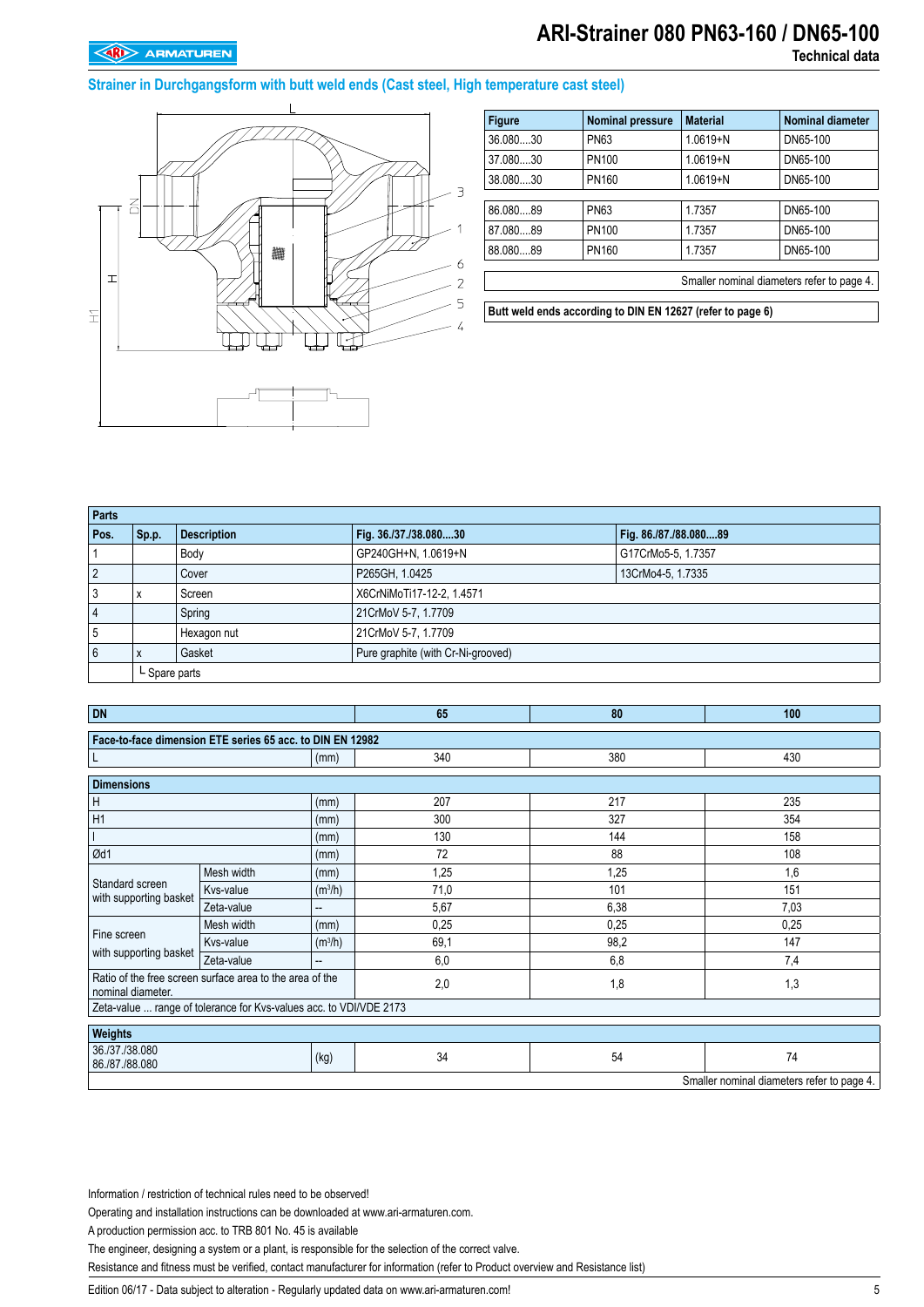#### **ARI** ARMATUREN

### **ARI-Strainer 050/080 PN63-160 / DN10-100**

**Standard-flange dimensions / Valves with butt weld ends**

| <b>DN</b>                                                                    |                          | 10   | 15            | 20            | 25            | 32            | 40            | 50            | 65            | 80            | 100           |               |
|------------------------------------------------------------------------------|--------------------------|------|---------------|---------------|---------------|---------------|---------------|---------------|---------------|---------------|---------------|---------------|
| <b>Standard-flange dimensions</b><br>Flanges according to DIN 1092-1 Form B1 |                          |      |               |               |               |               |               |               |               |               |               |               |
| <b>PN63</b>                                                                  | ØD                       | (mm) | 100           | 105           | 130           | 140           | 155           | 170           | 180           | 205           | 215           | 250           |
|                                                                              | ØK                       | (mm) | 70            | 75            | 90            | 100           | 110           | 125           | 135           | 160           | 170           | 200           |
|                                                                              | n x Ød                   | (mm) | $4 \times 14$ | $4 \times 14$ | $4 \times 18$ | $4 \times 18$ | $4 \times 22$ | $4 \times 22$ | $4 \times 22$ | $8 \times 22$ | $8 \times 22$ | $8 \times 26$ |
| <b>PN100</b>                                                                 | ØD                       | (mm) | 100           | 105           | 130           | 140           | 155           | 170           | 195           | 220           | 230           | 265           |
|                                                                              | ØK                       | (mm) | 70            | 75            | 90            | 100           | 110           | 125           | 145           | 170           | 180           | 210           |
|                                                                              | $n \times \emptyset$ d   | (mm) | $4 \times 14$ | $4 \times 14$ | $4 \times 18$ | $4 \times 18$ | $4 \times 22$ | $4 \times 22$ | $4 \times 26$ | $8 \times 26$ | $8 \times 26$ | $8 \times 30$ |
| <b>PN160</b>                                                                 | ØD                       | (mm) | 100           | 105           | 130           | 140           | 155           | 170           | 195           | 220           | 230           | 265           |
|                                                                              | ØK                       | (mm) | 70            | 75            | 90            | 100           | 110           | 125           | 145           | 170           | 180           | 210           |
|                                                                              | $n \times \varnothing d$ | (mm) | $4 \times 14$ | $4 \times 14$ | 4 x 18        | $4 \times 18$ | 4 x 22        | 4 x 22        | $4 \times 26$ | $8 \times 26$ | $8 \times 26$ | $8 \times 30$ |



13CrMo4-5, 1.7335 acc. to DIN EN 10222-2 GP240GH+N, 1.0619+N acc. to DIN EN 10213

G17CrMo5-5, 1.7357 acc. to DIN EN 10213

**DN G**



Drain screw

| (mm)      | (inch)             |                                                                                          |                                            |
|-----------|--------------------|------------------------------------------------------------------------------------------|--------------------------------------------|
| $10 - 25$ | 3/8                |                                                                                          |                                            |
| $32 - 50$ | 3/4                |                                                                                          |                                            |
| 65-80     |                    |                                                                                          |                                            |
| 100       | 11/2               |                                                                                          |                                            |
| Pos.      | <b>Description</b> | Fig. 36./37./38.050<br>Fig. 36./37./38.080<br>Fig. 46./47./48.050<br>Fig. 46./47./48.080 | Fig. 86./87./88.050<br>Fig. 86./87./88.080 |
| 8         | Drain screw        | C35E, 1.1181                                                                             | 21CrMoV 5-7, 1.7709                        |
| 9         | Bellows housing    | St                                                                                       | A4                                         |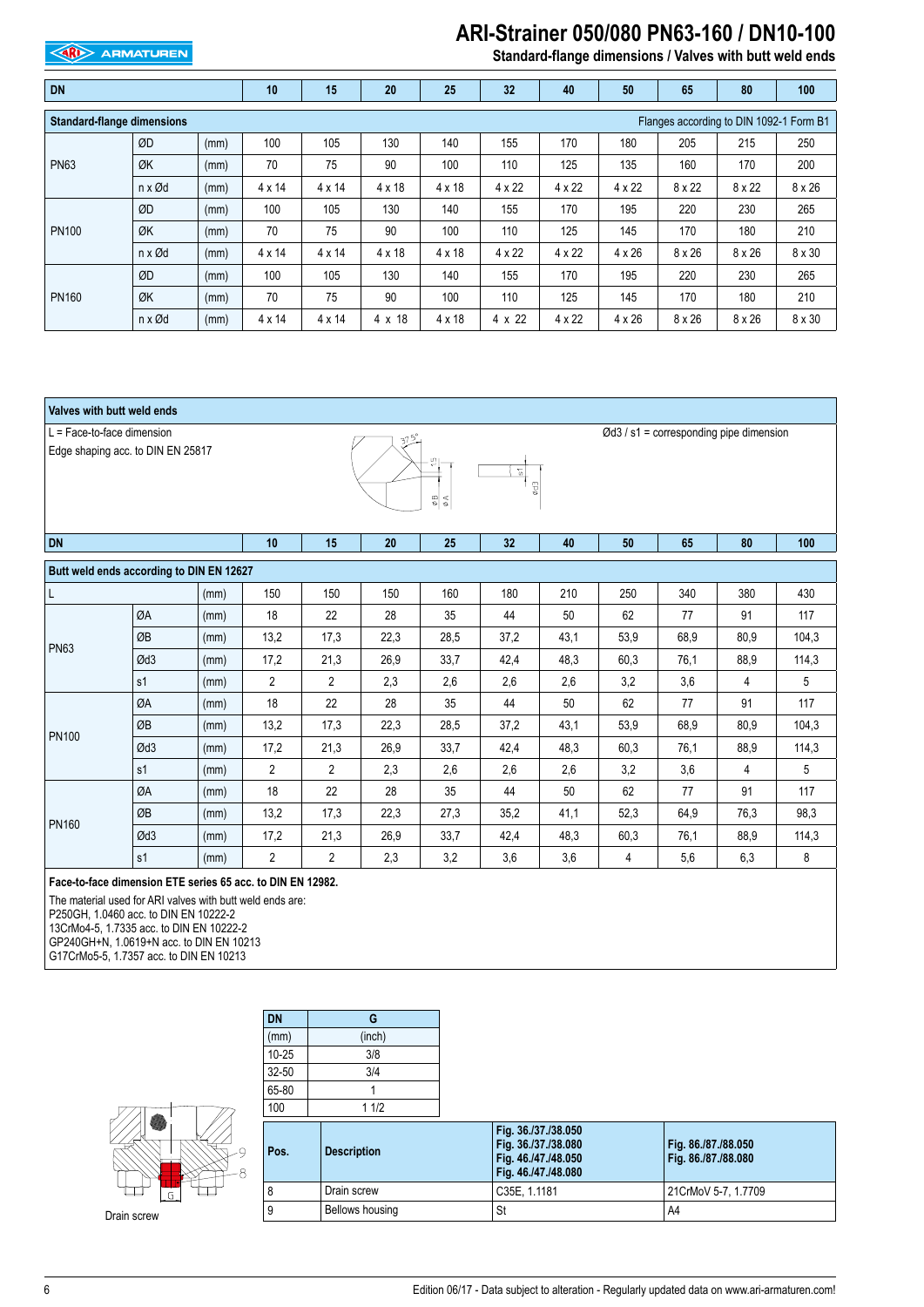# **ARI-Strainer 050/080 PN63-160 / DN10-100**

**EXAMPLE ARMATUREN** 

#### **Pressure-temperature-ratings**

| Pressure-temperature-ratings   |               | Intermediate values for max. permissible operational pressures can be determined by linear interpolation of the given<br>temperature / pressure chart. |                                    |                 |                 |                 |            |                 |                 |                 |       |                 |                          |
|--------------------------------|---------------|--------------------------------------------------------------------------------------------------------------------------------------------------------|------------------------------------|-----------------|-----------------|-----------------|------------|-----------------|-----------------|-----------------|-------|-----------------|--------------------------|
| acc. to manufacturers standard |               |                                                                                                                                                        | $-10^{\circ}$ C bis $50^{\circ}$ C | 100°C<br>150 °C |                 | $200^{\circ}$ C |            | $250^{\circ}$ C |                 | 300°C           |       | $350^{\circ}$ C | 400°C                    |
|                                | 63            | (bar)                                                                                                                                                  | 63                                 | 59<br>56        |                 |                 | 53         |                 | 48              |                 |       | 41              | 38                       |
| $1.0619 + N$                   | 100           | (bar)                                                                                                                                                  | 100                                | 93              | 88              |                 | 83         |                 | 76              | 69              |       | 64              | 60                       |
|                                | 160           | (bar)                                                                                                                                                  | 160                                | 149             | 141             |                 | 133<br>122 |                 |                 | 110             |       | 103             | 95                       |
| acc. to manufacturers standard |               | $-10^{\circ}$ C to $50^{\circ}$ C                                                                                                                      | $120^{\circ}$ C                    |                 | $150^{\circ}$ C | $200^{\circ}$ C |            | $250^{\circ}$ C | $300^{\circ}$ C | $350^{\circ}$ C | 400°C | 450°C           |                          |
| 1.0460                         | PN 63         | (bar)                                                                                                                                                  | 63                                 | 63              |                 | 58              | 50         | 45              |                 | 40              | 36    | 32              | 24                       |
|                                | <b>PN 100</b> | (bar)                                                                                                                                                  | 100                                | 100             |                 | 90              | 80         | 70              |                 | 60              | 56    | 50              | 38                       |
|                                | <b>PN 160</b> | (bar)                                                                                                                                                  | 160                                | 160             |                 | 145             | 130        | 112             |                 | 96              | 90    | 80              | 60                       |
| acc. to manufacturers standard |               | -10 $^{\circ}$ C to 250 $^{\circ}$ C                                                                                                                   | 300°C                              |                 | 350°C           | 400°C           | 450°C      | $500^{\circ}$ C | 520°C           | 530°C           | 540°C | 550°C           |                          |
|                                | PN 63         | (bar)                                                                                                                                                  | 63                                 | 63              |                 | 61              | 58         | 56              | 47              | 32              | 25    | 20              | 15                       |
| 1.7335                         | <b>PN 100</b> | (bar)                                                                                                                                                  | 100                                | 100             |                 | 95              | 91         | 87              | 74              | 49              | 38    | 31              | 24                       |
|                                | <b>PN 160</b> | (bar)                                                                                                                                                  | 160                                | 160             |                 | 153             | 146        | 139             | 118             | 79              | 62    | 46              | 35                       |
| 1.7357                         | <b>PN 63</b>  | (bar)                                                                                                                                                  | 63                                 | 63              |                 | 60              | 57         | 53              | 41              | 28              | 23    | --              | $\overline{\phantom{a}}$ |
|                                | <b>PN 100</b> | (bar)                                                                                                                                                  | 100                                | 100             |                 | 95              | 90         | 84              | 65              | 45              | 37    | --              | --                       |
|                                | <b>PN 160</b> | (bar)                                                                                                                                                  | 160                                | 160             |                 | 152             | 144        | 135             | 104             | 72              | 59    | --              |                          |

**Please indicate when ordering:**

- Figure-No.
- Nominal pressure
- Nominal diameter
- Special design / accessories

**Example:**

Figure 46.050; Nominal pressure PN63; Nominal diameter DN50.